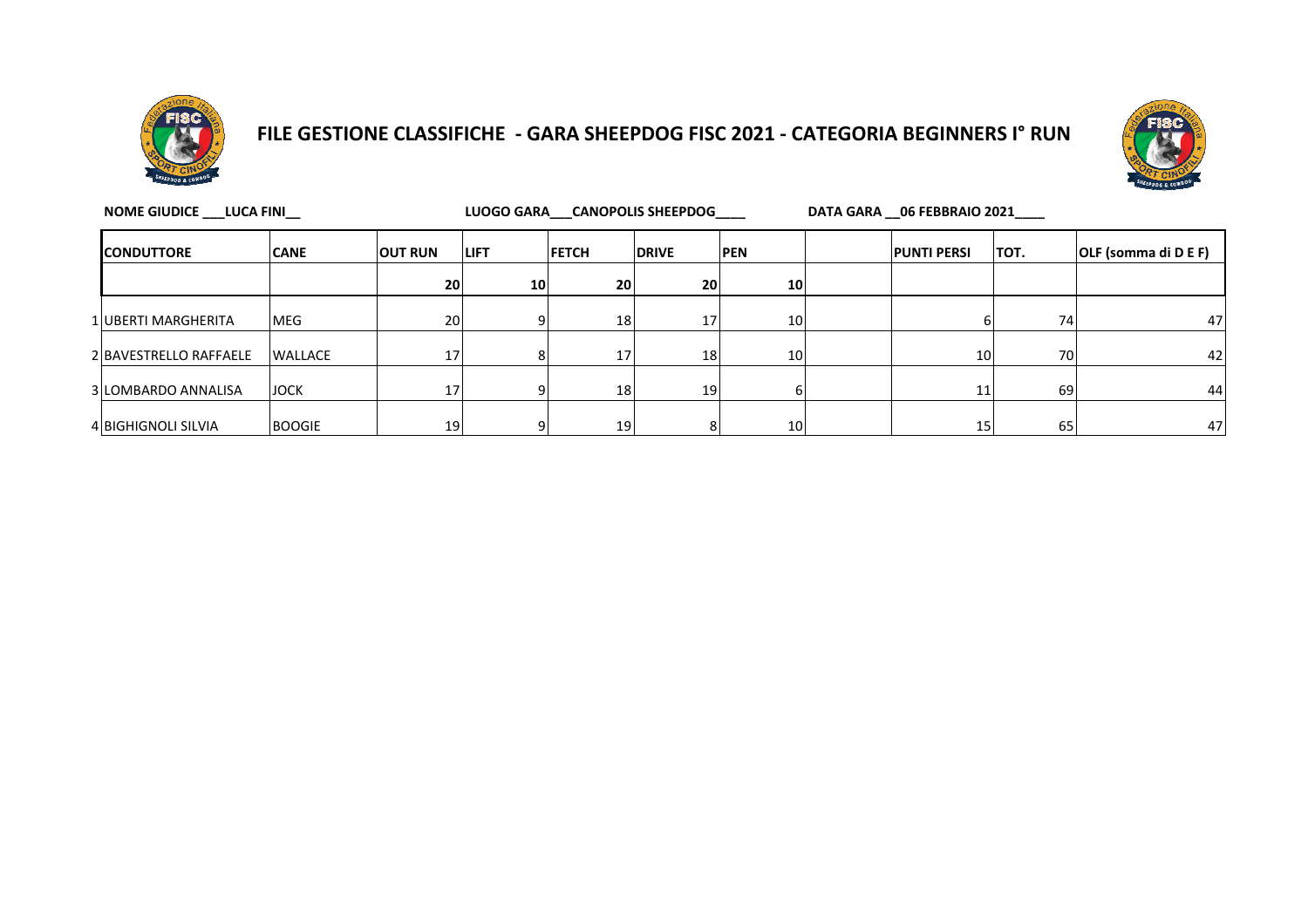

# **FILE GESTIONE CLASSIFICHE - GARA SHEEPDOG FISC 2021 - CATEGORIA BEGINNERS II° RUN**



| NOME GIUDICE LUCA FINI |                                |               |                 | LUOGO GARA CANOPOLIS SHEEPDOG |                 |                 |                 |  | DATA GARA __ 06 FEBBRAIO 2021 |      |                      |  |
|------------------------|--------------------------------|---------------|-----------------|-------------------------------|-----------------|-----------------|-----------------|--|-------------------------------|------|----------------------|--|
|                        | <b>ICONDUTTORE</b>             | <b>CANE</b>   | <b>OUT RUN</b>  | <b>ILIFT</b>                  | <b>FETCH</b>    | <b>IDRIVE</b>   | <b>PEN</b>      |  | <b>PUNTI PERSI</b>            | TOT. | OLF (somma di D E F) |  |
|                        |                                |               | 20 <sub>1</sub> | 10 <sub>l</sub>               | 20 <sup>1</sup> | 20              | 10 <sub>l</sub> |  |                               |      |                      |  |
|                        | 1 LOMBARDO ANNALISA            | <b>JOCK</b>   | 20 <sup>1</sup> |                               | 18              | 18 <sup>1</sup> |                 |  |                               | 72   | 47                   |  |
|                        | 2 BAVESTRELLO RAFFAELE WALLACE |               | 18              |                               | 16              | 17              |                 |  | 12                            | 68   | 42                   |  |
|                        | <b>3 BIGHIGNOLI SILVIA</b>     | <b>BOOGIE</b> | 18              |                               | 17 <sup>1</sup> | 17              | OΙ              |  | 20                            | 60   | 43                   |  |
|                        | 4 UBERTI MARGHERITA            | <b>MEG</b>    | 20              |                               |                 | 18              |                 |  | 25                            | 55   | 31                   |  |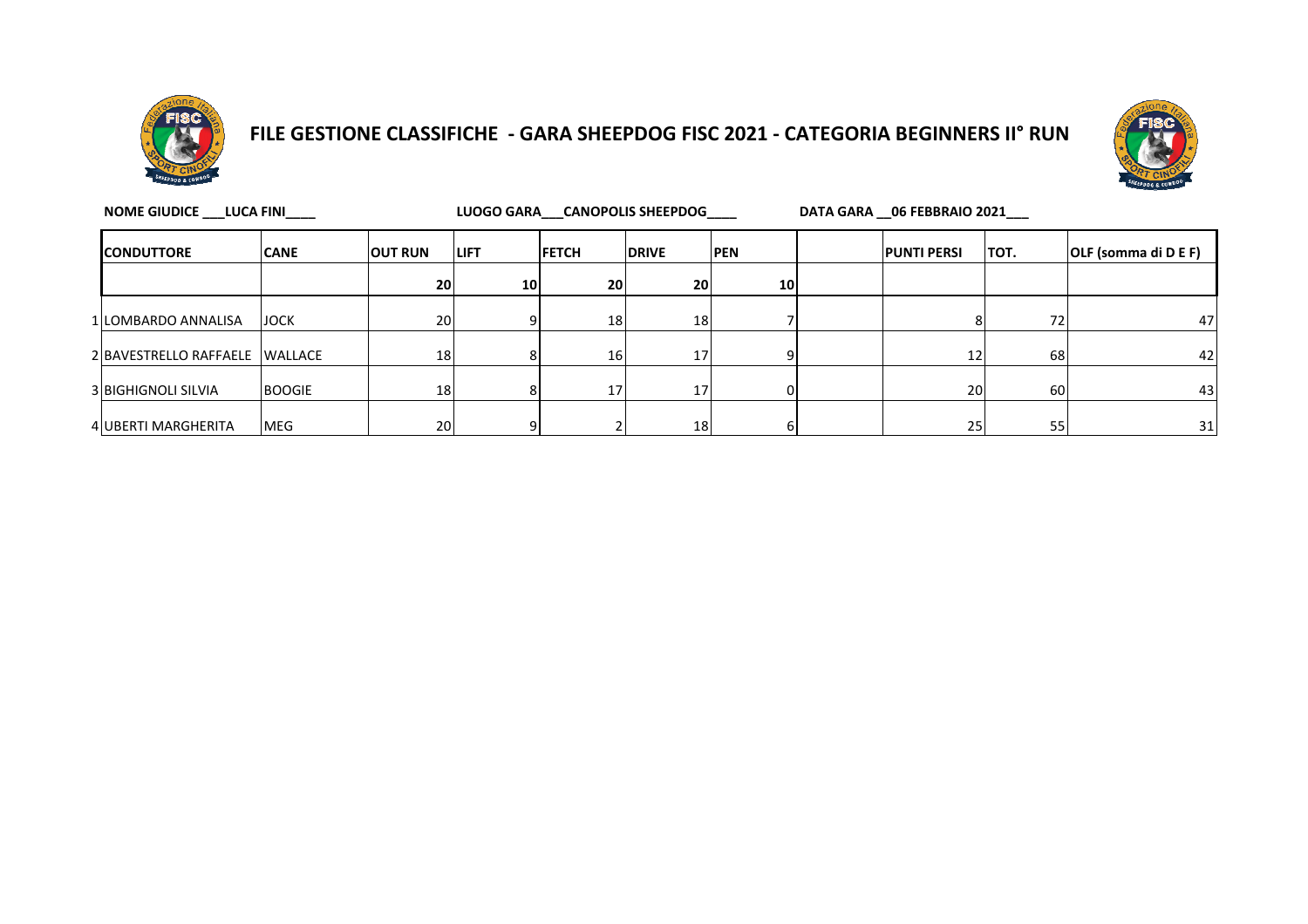

## **FILE GESTIONE CLASSIFICHE - GARA SHEEPDOG FISC 2021 - CATEGORIA NOVICE I° RUN**



| <b>NOME GIUDICE</b>       | <b>LUCA FINI</b> |                | LUOGO GARA CANOPOLIS SHEEPDOG |                 |              |            | DATA GARA 06 FEBBRAIO 2021 |                    |             |                      |  |
|---------------------------|------------------|----------------|-------------------------------|-----------------|--------------|------------|----------------------------|--------------------|-------------|----------------------|--|
| <b>CONDUTTORE</b>         | <b>CANE</b>      | <b>OUT RUN</b> | <b>LIFT</b>                   | <b>FETCH</b>    | <b>DRIVE</b> | <b>PEN</b> | <b>SHEDDING</b>            | <b>PUNTI PERSI</b> | TOT.        | OLF (somma di D E F) |  |
|                           |                  | 20             | 10                            | 20              | 30           | 10         | 10 <sup>1</sup>            |                    |             |                      |  |
| 1 MALAGUTI MATTEO         | <b>JOCK</b>      | 18             | 9                             | 17 <sup>1</sup> | 24           |            |                            | 26                 | 74          | 44                   |  |
| 2 DIANA LORENZO           | <b>IDEPP</b>     | 20             | 10                            | 18              | 26           |            |                            | 26                 | 74          | 48                   |  |
| 3 SPARAPANI LORENZO KOORI |                  | 15             | 10                            | 18              | 24           |            |                            | 33                 | 67          | 43                   |  |
| 4 VALBUSA MARCO           | <b>CAP</b>       | 16             | 8                             | 16              | 17           |            |                            | 39                 | 61          | 40                   |  |
| 5 FRANCIA LUCIA           | <b>JAFF</b>      | 13             | 8                             | 16              | 12           |            | 8 DISQ                     | <b>DISQ</b>        | <b>DISQ</b> | 37                   |  |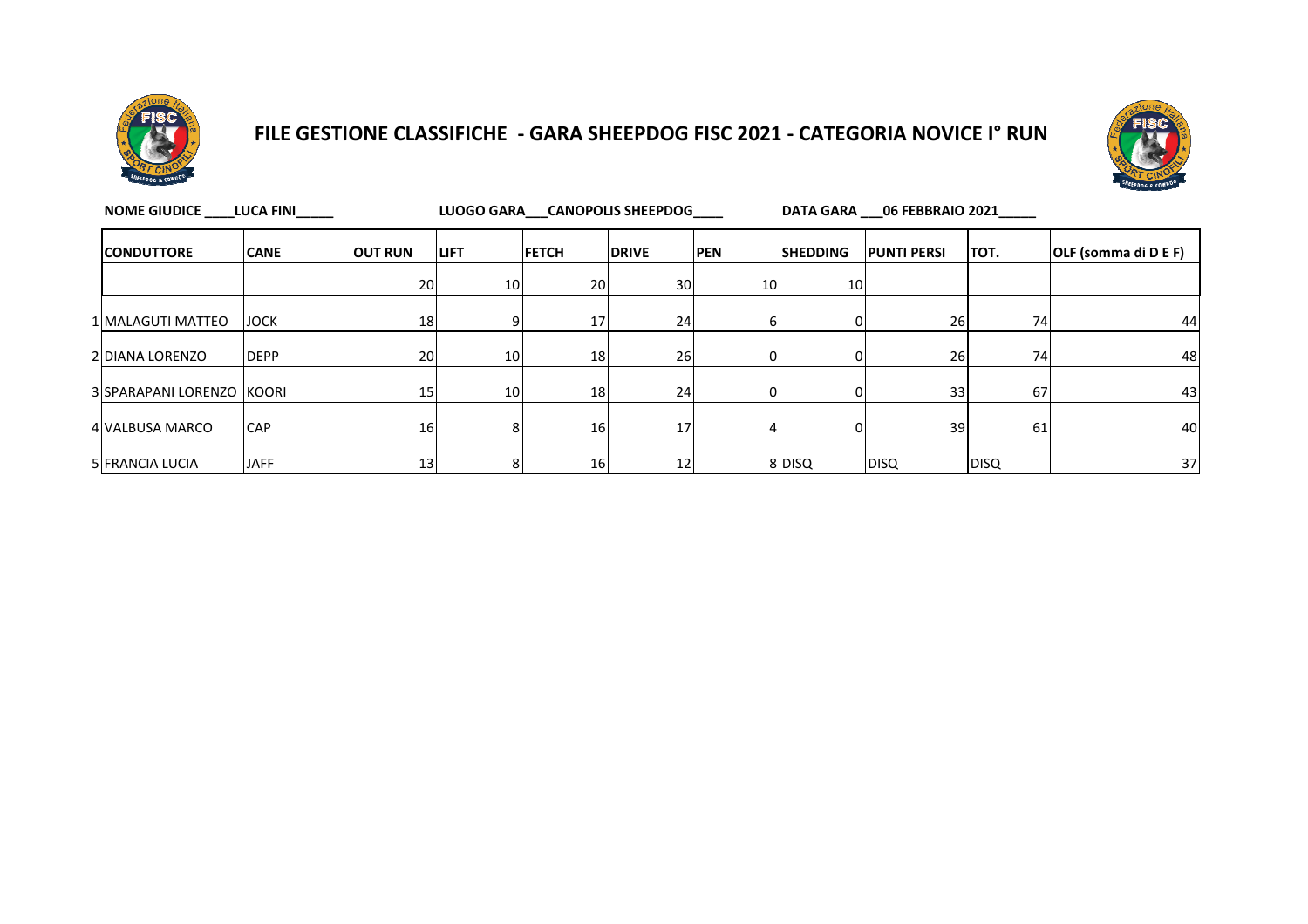

## **FILE GESTIONE CLASSIFICHE - GARA SHEEPDOG FISC 2021 - CATEGORIA NOVICE II° RUN**



| NOME GIUDICE LUCA FINI    |             |                |             |                 | LUOGO GARA CANOPOLIS SHEEPDOG |                 | DATA GARA 06 FEBBRAIO 2021 |                    |           |                      |  |
|---------------------------|-------------|----------------|-------------|-----------------|-------------------------------|-----------------|----------------------------|--------------------|-----------|----------------------|--|
| <b>CONDUTTORE</b>         | <b>CANE</b> | <b>OUT RUN</b> | <b>LIFT</b> | <b>FETCH</b>    | <b>DRIVE</b>                  | <b>PEN</b>      | <b>SHEDDING</b>            | <b>PUNTI PERSI</b> | TOT.      | OLF (somma di D E F) |  |
|                           |             | 20             | 10          | 20              | 30 <sup>1</sup>               | 10 <sub>l</sub> | 10 <sup>1</sup>            |                    |           |                      |  |
| 1 DIANA LORENZO           | <b>DEPP</b> | 20             | 10          | 18              | 25 <sub>l</sub>               | 10 <sup>1</sup> |                            | 17                 | 83        | 48                   |  |
| 2 VALBUSA MARCO           | <b>CAP</b>  | 10             | 10          | 17              | 24                            | 10              |                            | 29                 | 71        | 37 <sup>1</sup>      |  |
| 1 FRANCIA LUCIA           | <b>JAFF</b> | 17             | ٩           | 17 <sub>1</sub> | 23                            |                 |                            | 34                 | <b>66</b> | 43 <sub>l</sub>      |  |
| 2 MALAGUTI MATTEO         | <b>JOCK</b> | 17             |             |                 | 20                            | n.              |                            | 48                 | 52        | 32                   |  |
| 3 SPARAPANI LORENZO KOORI |             | 17             | 9           | 19              | 01                            |                 | 0                          | 55                 | 45        | 45                   |  |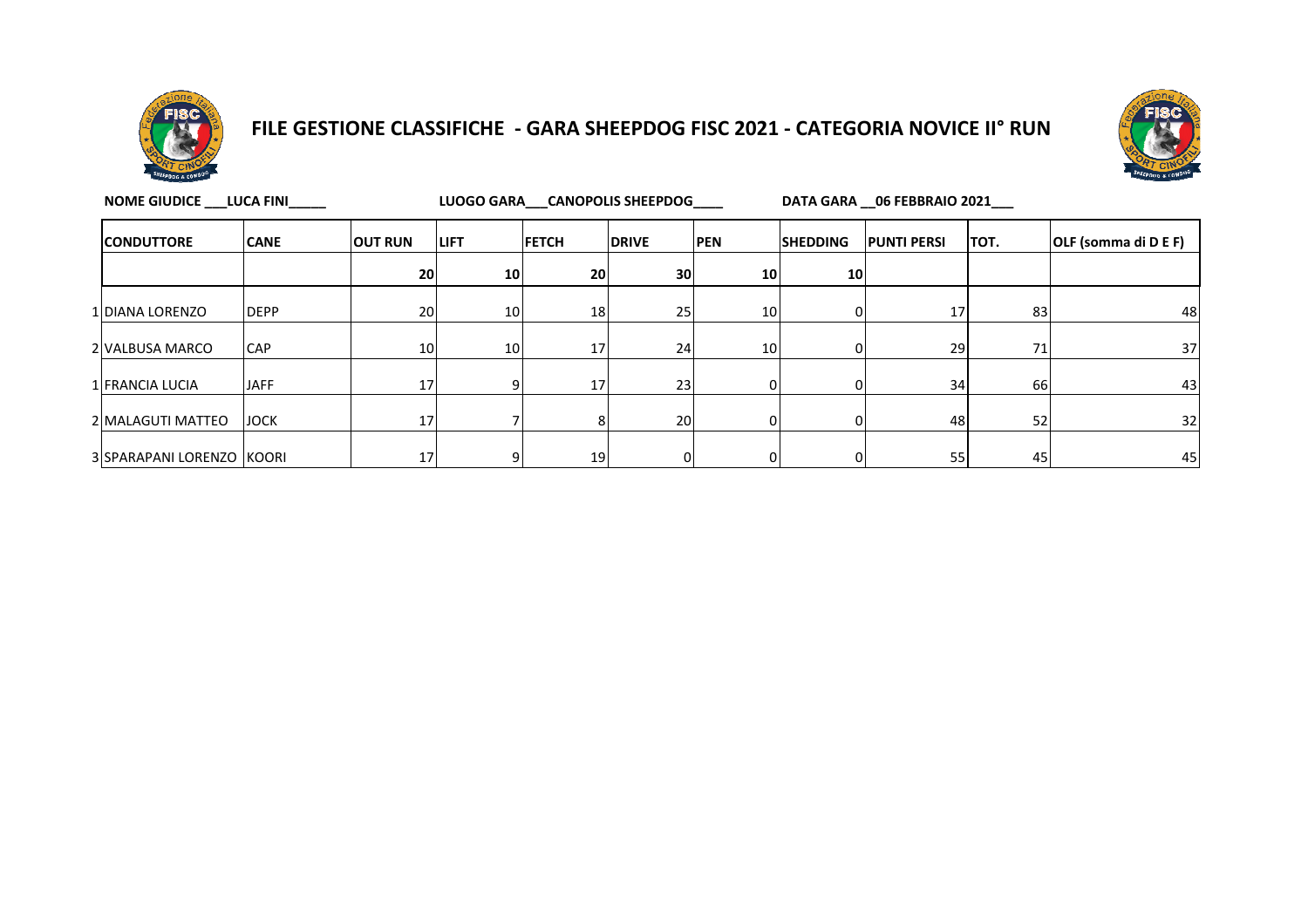

#### **FILE GESTIONE CLASSIFICHE - GARA SHEEPDOG FISC 2021 - CATEGORIA OPEN I° RUN**



**NOME GIUDICE \_LUCA FINI\_\_**

LUOGO GARA CANOPOLIS SHEEPDOG ASD<br>**DATA GARA\_\_\_\_06 FEBBRAIO 2021\_\_\_** 

| <b>CONDUTTORE</b>          | <b>CANE</b> | <b>OUT RUN</b> | <b>LIFT</b> | <b>FETCH</b> | <b>DRIVE</b> | <b>SHEDDING</b> | <b>PEN</b> | <b>PUNTI PERSI</b> | TOT.     | OLF (somma di D E F) |
|----------------------------|-------------|----------------|-------------|--------------|--------------|-----------------|------------|--------------------|----------|----------------------|
|                            |             | 20             | 10          | 20           | 30           | 10              | 10         |                    |          |                      |
|                            |             |                |             |              |              |                 |            |                    |          |                      |
| 1 PIGNATARI GIORGIO        | <b>DEV</b>  | 20             | 9           | 13           | 27           | 10              | $\Omega$   | 21                 | 79       | 42                   |
| 2 SPARAPANI LORENZO GIANNI |             | 16             | 8           | 18           | 21           |                 |            | 26                 | 74       | 42                   |
| 3 SPARAPANI LORENZO BULL   |             | 18             | 10          | 17           | 16           |                 | 10         | 26                 | 74       | 45                   |
| 4 VINCENZI RICCARDO        | KIM         | 18             | 8           | 18           | 12           |                 | ΩI         | 37                 | 63       | 44                   |
| 5 MALAGUTI MATTEO          | <b>BESS</b> | 16             | 7           | 10           | 20           | 10              | $\Omega$   | 37                 | 63       | 33                   |
| 6 DIANA LORENZO            | ICE         | 20             | 9           |              | $13$ RET     |                 |            | 0                  | $\Omega$ | 42                   |